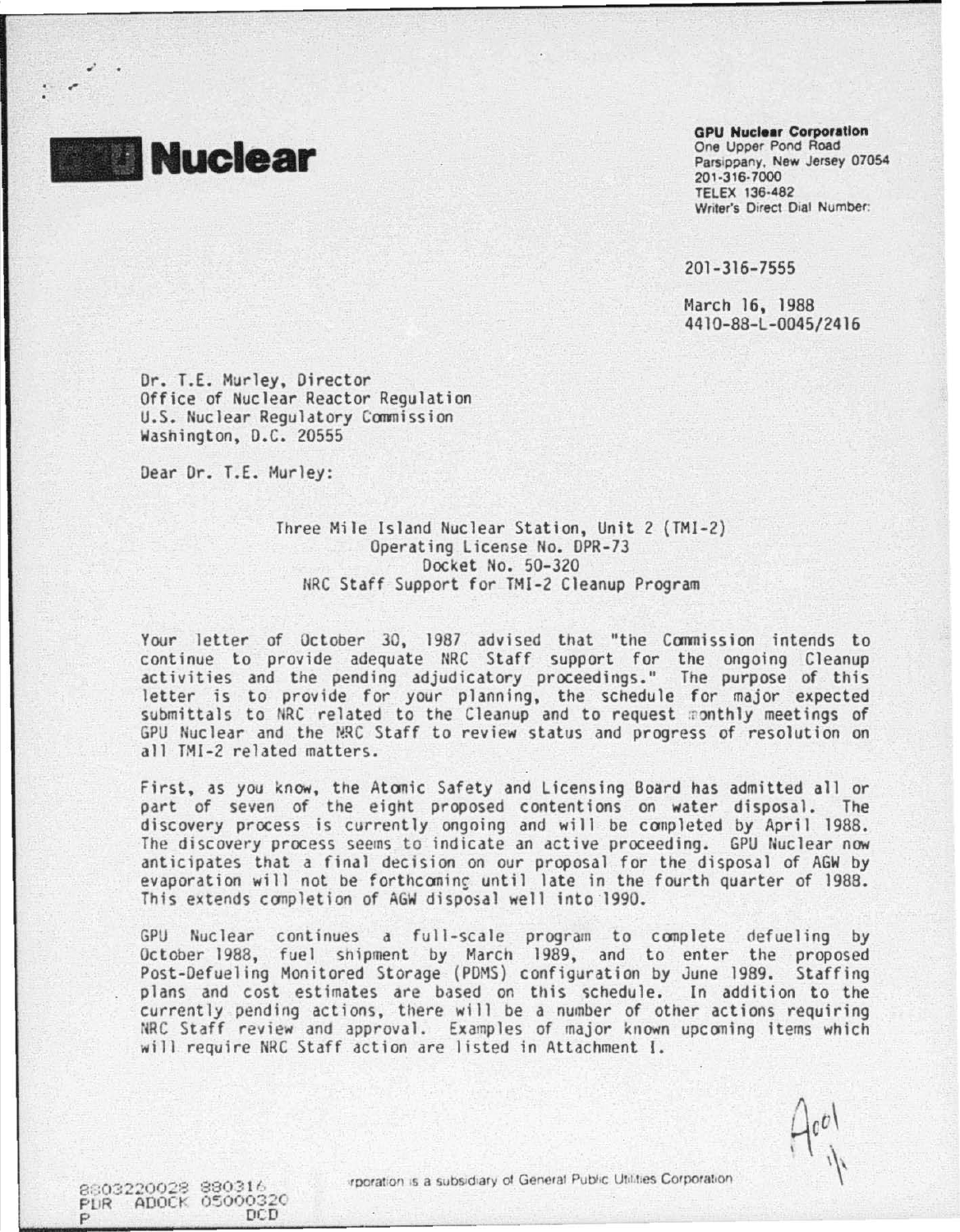Based on our experience to date, there will be other unanticipated safety analyses and license changes which also will require Staff action. In addition, experience has shown that unanticipated technical difficulties requiring pronpt redirection of ongoing defueling approaches will occur. In such cases timely review and approval by the NRC Staff will be required if delays are to be avoided.

For our part, we shall continue in our attempts to anticipate a need for Staff action sufficiently early to provide ample time for review and approval. However. this may not always be possible.

Since the beginning of the defueling program, the TMI Program Office and its successor, the TMICPD, have provided timely, priority technical review and action. GPU Nuclear believes that completion of the Cleanup Program as promptly as safety allows is in the public interest. Recognizing the number and scope of activities and submittals through the next fifteen months and the need for timeliness, we propose monthly management meetings to review the program status and identify critical GPU Nuclear and NRC actions to help focus these efforts. We also suggest tnese meetings be held on-site.

We would welcone any suggestions by the Staff as to other means to help ensure these matters can be handled expeditiously and would be pleased to brief Washington based NRC Staff and/or provide tours of TMI-2 for familiarization. As you know we are proceeding to establish a liaison office near the NRC White Flint offices to facilitate response to Staff questions.

Sincerely,

E.  $\mathcal{L}$ E. K1ntner Clark<br>Clark  $_{\textrm{gradient}}$ 

Executive Vice

EEK/mak Attachment cc: Administrator Reg1on I - w. Russell

Associate Director for Projects - F. Miraglia Director, Division of Reactor Projects - S. Varger Director, Plant Directorate IV - J. Stolz